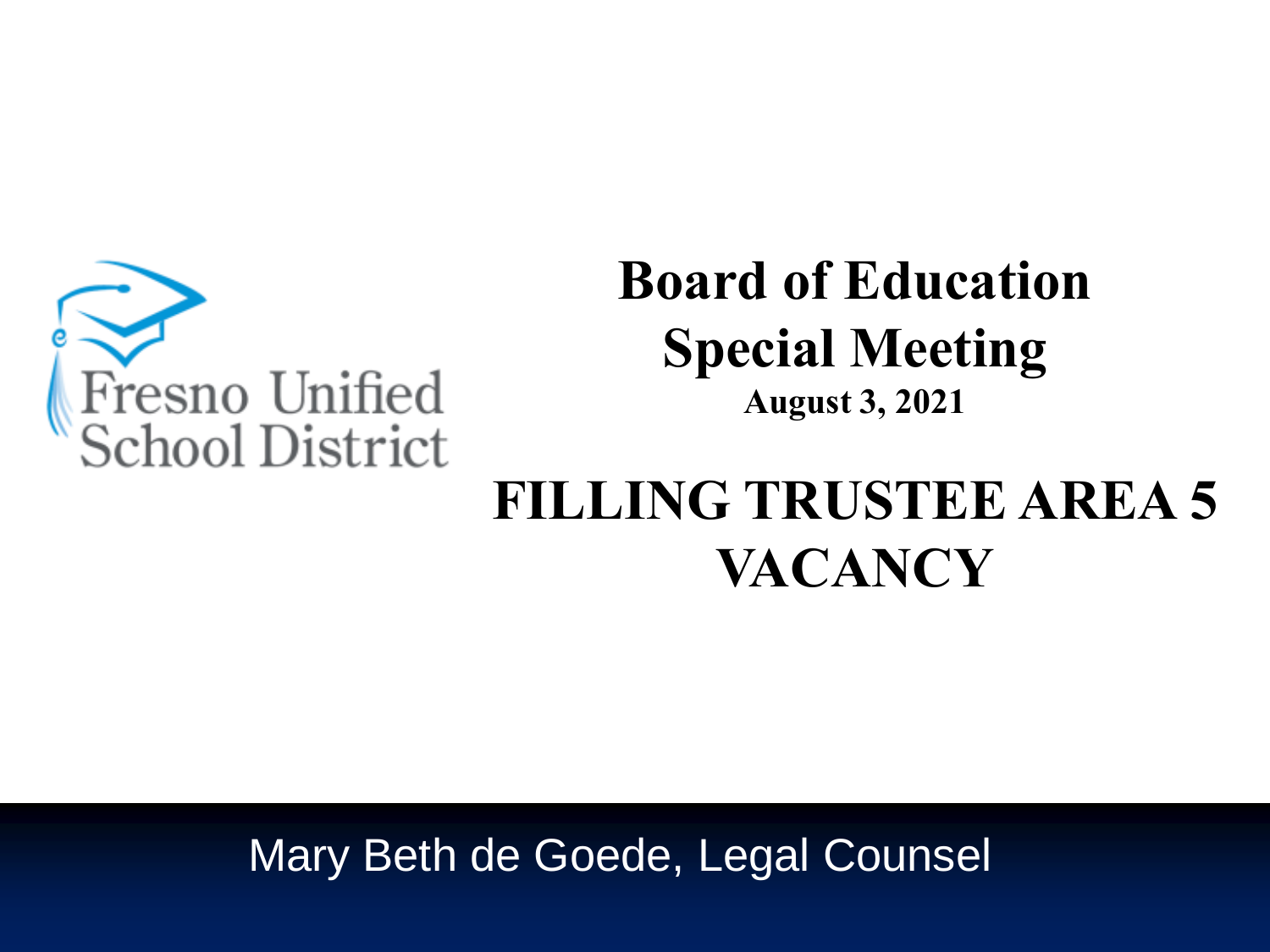

VACANT SEAT ON BOARD OF EDUCATION Education Code Requirements to Fill Vacant Seat

- Effective as of Carol Mills' death on July 21, 2021, a vacancy occurred on the Board of Education for Trustee Area 5.
- $\Box$  Education Code § 5091 requires that within 60 days of the occurrence of the vacancy, the Board either:
	- Make a Provisional Appointment to fill the vacancy; or
	- **Order an Election to fill the vacant seat**
- $\Box$  If the Board fails to make a provisional appointment or order an election within the 60-day period, the County Superintendent must order a special election.

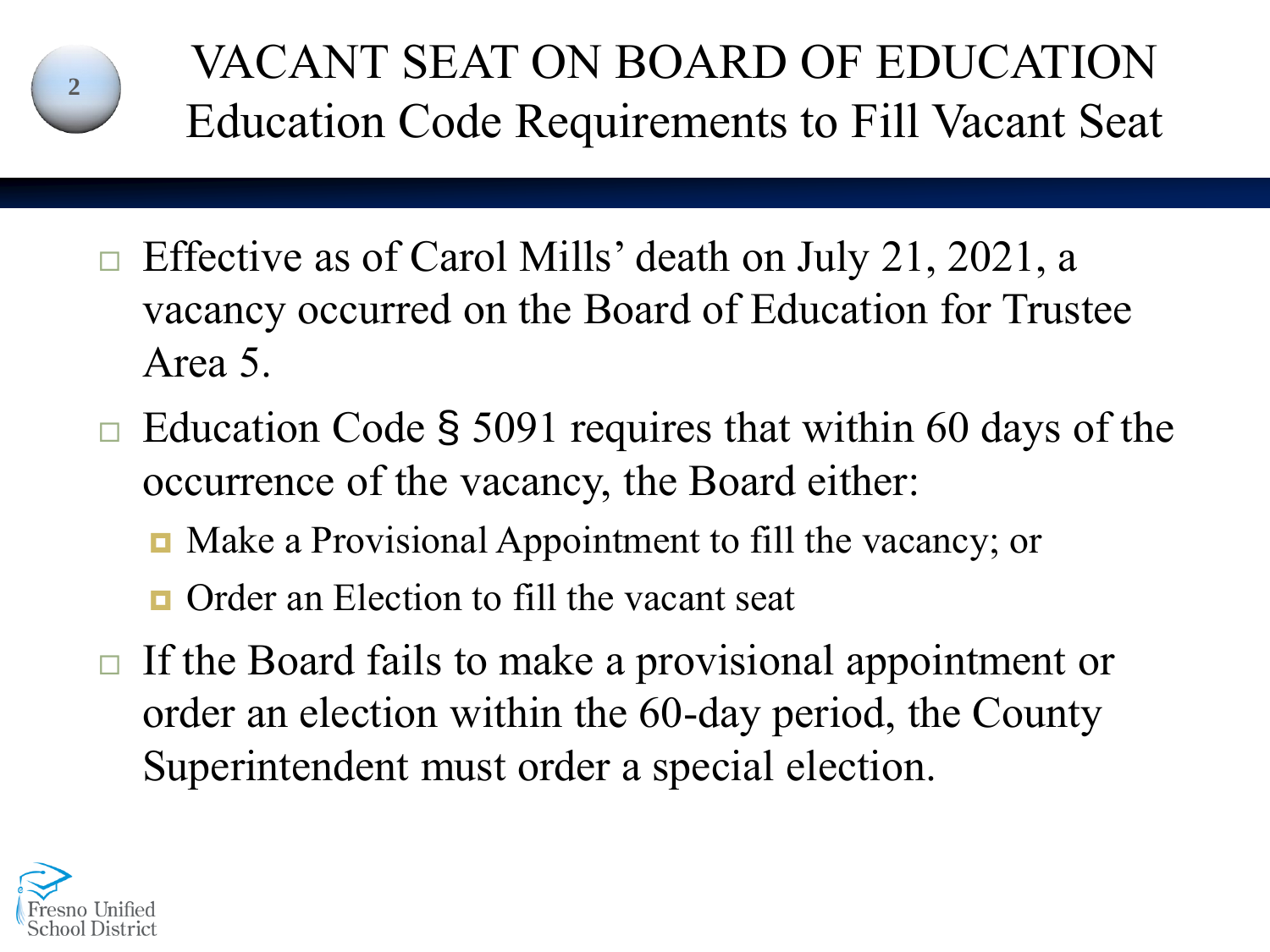

### VACANCY FILLING PROCEDURES Board Bylaws on Filling Vacancy

#### Provisional Appointment Requirements

- Board to advertise in local media to solicit candidate applications
- Ad Hoc Committee of the Board reviews applicants for eligibility:
	- 18 years of age or older
	- $\blacksquare$  Citizen of California
	- Resident of District Trustee Area 5 as it existed on November 3, 2020
	- Registered Voter
	- Not Disqualified from Holding Public Office
- Board interviews eligible candidates in open session, takes public input and votes to select a candidate.
- If there is a majority vote on a candidate for provisional appointment, a Notice of Vacancy and Appointment is publicly posted and published within 10 days of the appointment.

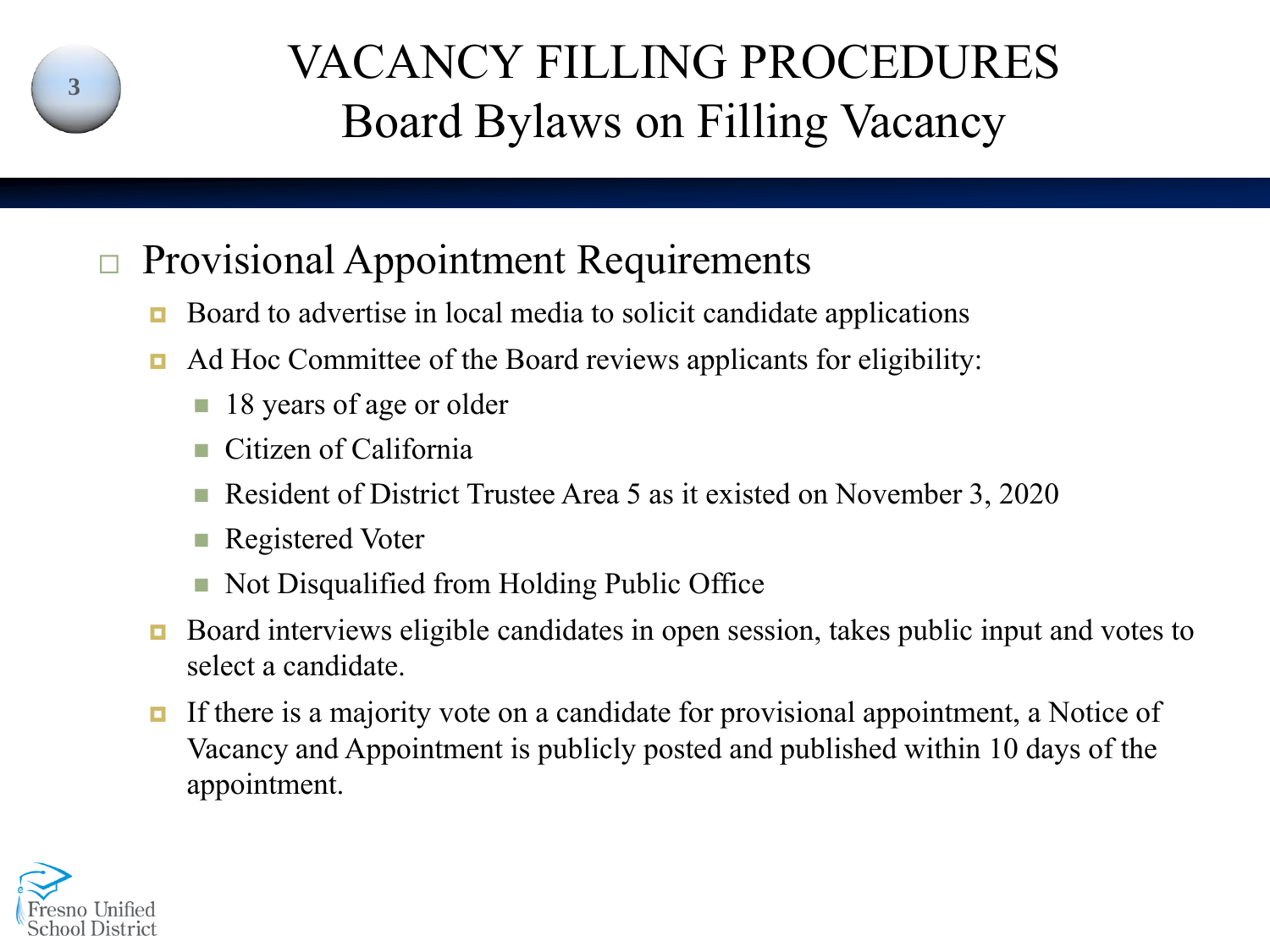

## VACANCY FILLING PROCEDURES Board Bylaws on Filling Vacancy

- Challenging a Provisional Appointment with a Petition for Special Election
	- The provisional appointment may be challenged by filing a Petition for a Special Election within 30 days which must be signed by 1.5% of the registered voters in Trustee Area 5 as it existed on November 3, 2020.
	- If a petition is filed bearing the required number registered voters' signatures and determined to be legally sufficient, the Board's provisional appointment is terminated and the County Superintendent must order a special election to be conducted within 130 days. A candidate who is elected to fill the vacancy shall hold office for the remainder of the Trustee Area 5 term.
	- $\Box$  If no petition is filed challenging the provisional appointment, the person appointed shall hold office only until the next regularly scheduled Board election (i.e., November 8, 2022), when an election shall be held to fill the vacancy for the remainder of the unexpired term.
	- The Fresno County Elections Office estimates a special election will cost the District between \$110,000 and \$120,000.

(Board Bylaw 9223 & Education Code §§ 5091-5092.)

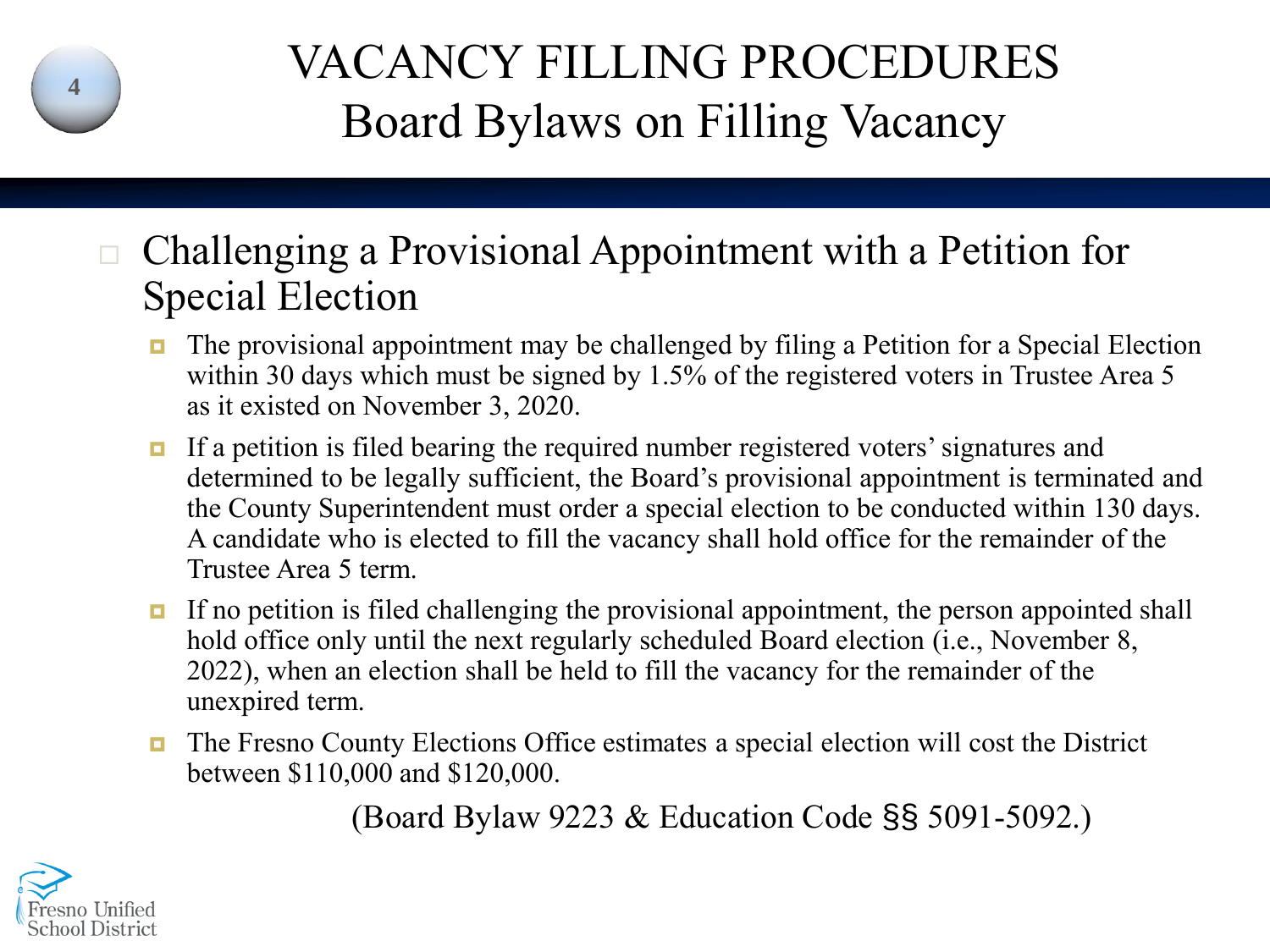

## VACANCY FILLING PROCEDURES Board Bylaws on Filling Vacancy

- Board of Education Orders an Election**:**
	- In lieu of making a provisional appointment within sixty  $(60)$  days following the date the vacancy occurred, the Board may order an election to fill the vacancy.
	- The election must be held at the next established election date that is not less than 130 days after the order of the election. Pursuant to Elections Code section 1000, the next established election date is April 12, 2022.
	- Any person elected to fill the vacancy at an election ordered by the Board shall serve until the end of the Trustee Area 5 term, i.e. until December 2024.
	- The Fresno County Elections Office estimates an election in April will cost the District between \$140,000 and \$150,000.